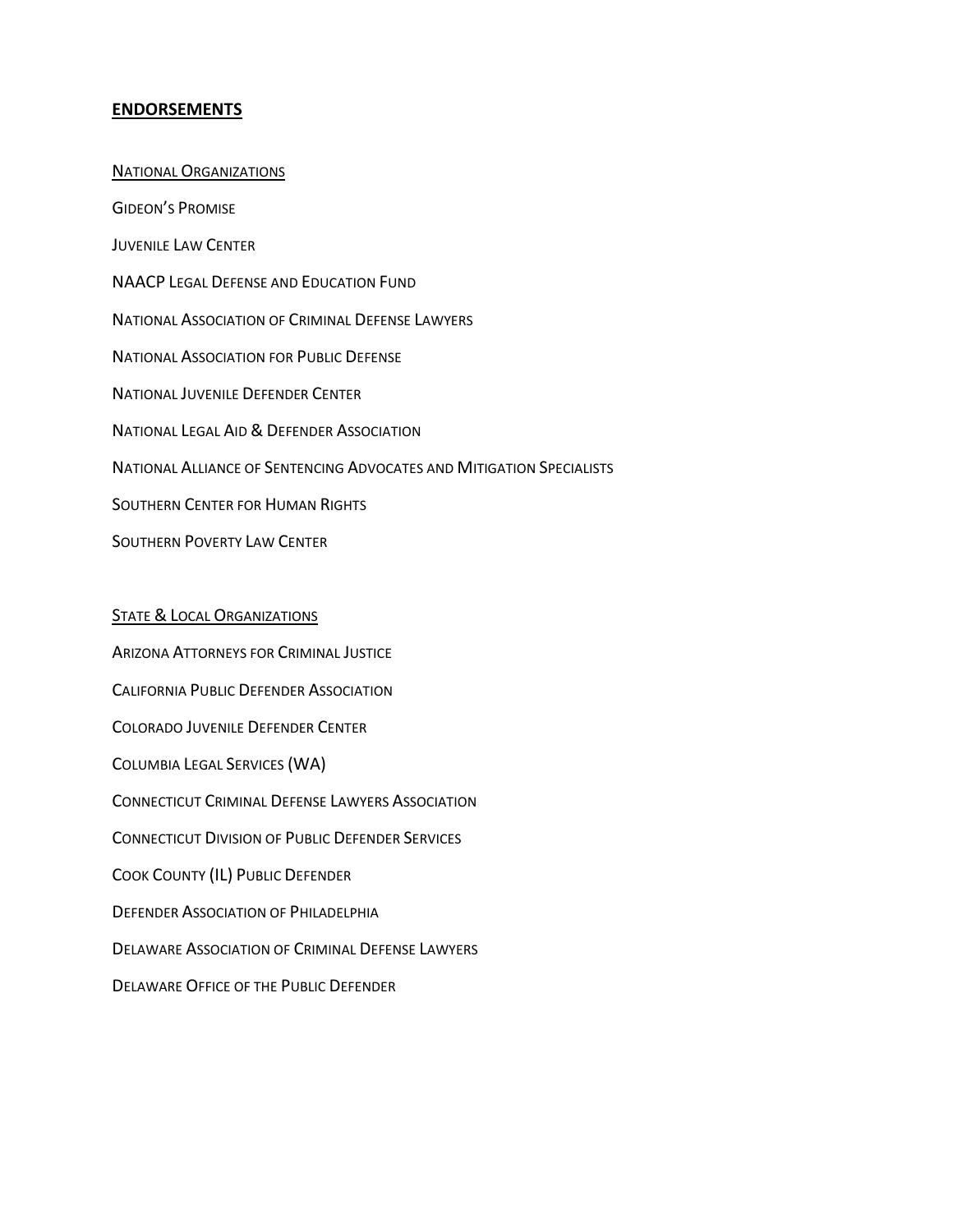FLORIDA PUBLIC DEFENDER ASSOCIATION FLORIDA PUBLIC DEFENDER FOURTH JUDICIAL CIRCUIT (JACKSONVILLE) FLORIDA PUBLIC DEFENDER ELEVENTH JUDICIAL CIRCUIT (MIAMI-DADE) FLORIDA PUBLIC DEFENDER FIFTEENTH JUDICIAL CIRCUIT (WEST PALM BEACH) ILLINOIS ASSOCIATION OF CRIMINAL DEFENSE LAWYERS ILLINOIS COUNCIL OF CHIEF DEFENDERS ILLINOIS PUBLIC DEFENDER ASSOCIATION JUVENILE DEFENDERS ASSOCIATION OF PENNSYLVANIA JUVENILE JUSTICE PROJECT OF LOUISIANA MARICOPA COUNTY (AZ) OFFICE OF THE PUBLIC ADVOCATE MARYLAND OFFICE OF THE PUBLIC DEFENDER MASSACHUSETTS YOUTH ADVOCACY DIVISION OF THE COMMITTEE FOR PUBLIC COUNSEL SERVICES MINNESOTA ASSOCIATION OF CRIMINAL DEFENSE LAWYERS MINNESOTA BOARD OF PUBLIC DEFENSE MISSOURI ASSOCIATION OF CRIMINAL DEFENSE LAWYERS NEW HAMPSHIRE ASSOCIATION OF CRIMINAL DEFENSE LAWYERS NORTH CAROLINA OFFICE OF THE JUVENILE DEFENDER OFFICE OF THE COLORADO STATE PUBLIC DEFENDER OFFICE OF THE OHIO PUBLIC DEFENDER OHIO CHILDREN'S LAW CENTER OHIO JUVENILE JUSTICE COALITION SAN FRANCISCO PUBLIC DEFENDER'S OFFICE SOUTH CAROLINA ASSOCIATION OF CRIMINAL DEFENSE LAWYERS SOUTH CAROLINA PUBLIC DEFENDER ASSOCIATION WASHINGTON ASSOCIATION OF CRIMINAL DEFENSE LAWYERS WASHINGTON DEFENDER ASSOCIATION WYOMING OFFICE OF THE STATE PUBLIC DEFENDER